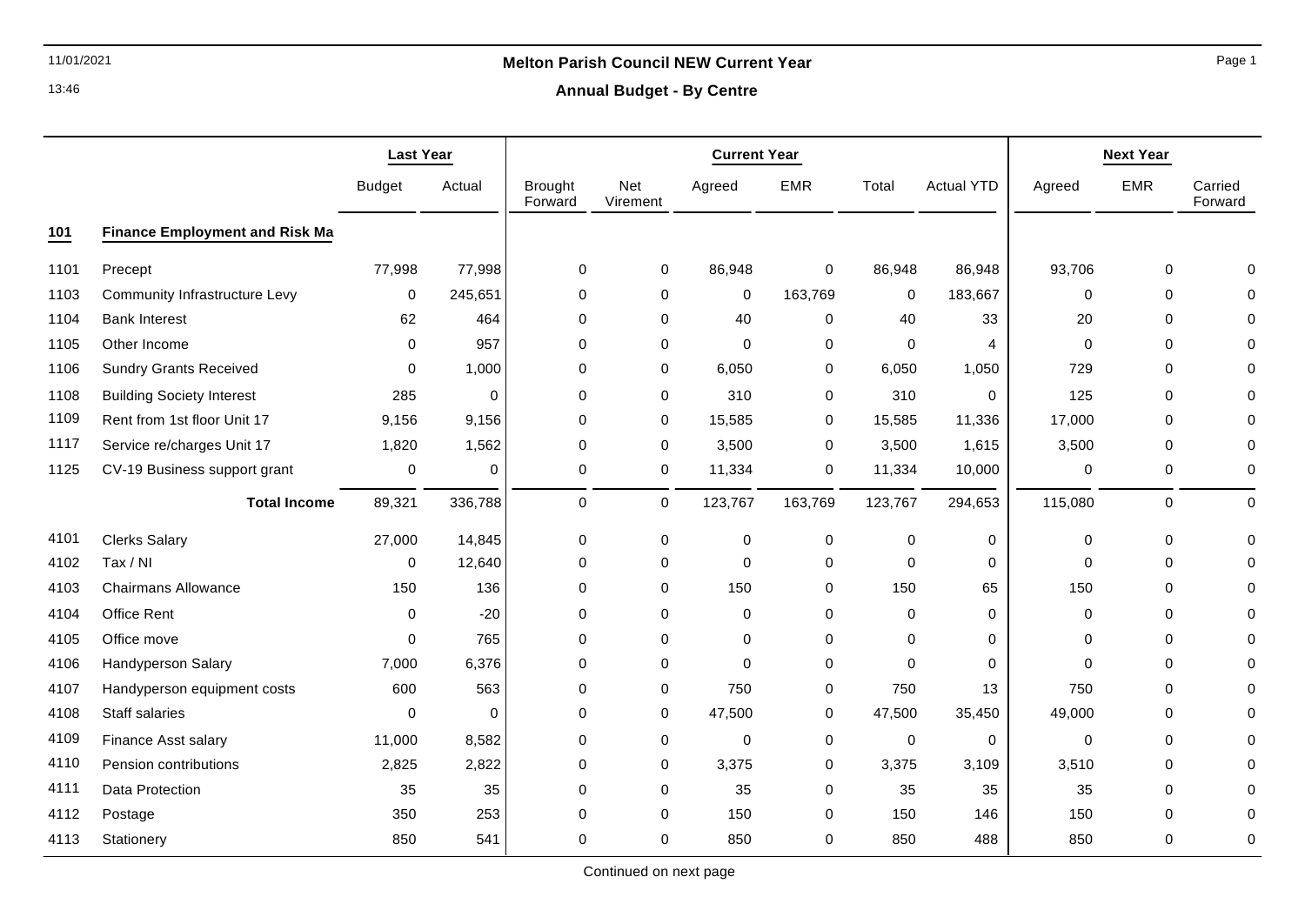**Annual Budget - By Centre**

|      |                                  | <b>Last Year</b> |             |                           |                 |             | <b>Current Year</b> |             |                   |          | <b>Next Year</b> |                    |  |
|------|----------------------------------|------------------|-------------|---------------------------|-----------------|-------------|---------------------|-------------|-------------------|----------|------------------|--------------------|--|
|      |                                  | <b>Budget</b>    | Actual      | <b>Brought</b><br>Forward | Net<br>Virement | Agreed      | <b>EMR</b>          | Total       | <b>Actual YTD</b> | Agreed   | <b>EMR</b>       | Carried<br>Forward |  |
| 4114 | Telephone                        | 1,200            | 1,034       | 0                         | 0               | 1,000       | 0                   | 1,000       | 639               | 1,100    | $\Omega$         | 0                  |  |
| 4116 | <b>Computer Support</b>          | 750              | 734         | 0                         | 0               | 750         | $\pmb{0}$           | 750         | 281               | 750      | 0                | $\Omega$           |  |
| 4117 | Software Licences                | 150              | 125         | 0                         | 0               | 200         | $\mathbf 0$         | 200         | 139               | 300      | 0                | ∩                  |  |
| 4118 | Domain Hosting                   | 750              | 494         | $\Omega$                  | 0               | 300         | $\mathbf 0$         | 300         | 300               | 350      | $\Omega$         |                    |  |
| 4119 | Website Development & support    | 984              | 984         | 0                         | 0               | 0           | 0                   | 0           | $\Omega$          | 0        | 0                | $\Omega$           |  |
| 4120 | Computer hardware                | 375              | 375         | 0                         | 0               | 1,200       | $\pmb{0}$           | 1,200       | 327               | 0        | 0                | $\Omega$           |  |
| 4123 | Office cleaning and sundries     | 3,000            | 2,594       | $\mathbf 0$               | 0               | 2,000       | $\pmb{0}$           | 2,000       | 1,172             | 2,000    | $\mathbf 0$      | $\Omega$           |  |
| 4124 | Office service / maintenance c   | 3,500            | 2,946       | 0                         | 0               | 3,500       | 0                   | 3,500       | 2,086             | 3,750    | 0                | $\Omega$           |  |
| 4125 | <b>Business rates</b>            | 4,500            | 12,924      | 0                         | 0               | 13,058      | $\pmb{0}$           | 13,058      | 11,074            | 7,000    | 0                | 0                  |  |
| 4126 | Office utility costs             | 2,000            | 1,807       | 0                         | 0               | 2,000       | $\pmb{0}$           | 2,000       | 860               | 2,000    | $\mathbf 0$      | $\Omega$           |  |
| 4127 | Bank charges                     | 150              | 166         | 0                         | 0               | 70          | $\pmb{0}$           | 70          | 54                | 70       | 0                | $\Omega$           |  |
| 4130 | Payroll                          | 200              | 176         | $\pmb{0}$                 | 0               | 200         | $\mathbf 0$         | 200         | 93                | 210      | $\pmb{0}$        | $\Omega$           |  |
| 4131 | Audit                            | 3,120            | 3,015       | 0                         | 0               | 1,300       | 0                   | 1,300       | 0                 | 1,300    | 0                | $\Omega$           |  |
| 4132 | Subscriptions                    | 1,004            | 1,074       | 0                         | 0               | 1,100       | $\mathbf 0$         | 1,100       | 1,083             | 1,080    | 0                | 0                  |  |
| 4135 | Member expenses                  | 150              | 144         | 0                         | 0               | 150         | $\pmb{0}$           | 150         | $\mathbf 0$       | 150      | 0                | $\Omega$           |  |
| 4136 | Staff expenses                   | 350              | 379         | 0                         | 0               | 500         | 0                   | 500         | 211               | 500      | 0                | $\Omega$           |  |
| 4137 | Member training                  | 500              | 298         | $\mathbf 0$               | 0               | 500         | $\mathbf 0$         | 500         | $\mathbf 0$       | 500      | $\mathbf 0$      | $\Omega$           |  |
| 4138 | Staff training                   | 500              | 155         | $\mathbf 0$               | 0               | 750         | $\mathbf 0$         | 750         | 575               | 750      | $\mathbf 0$      | $\Omega$           |  |
| 4141 | Hire meeting space               | 50               | $\mathbf 0$ | $\mathbf 0$               | 0               | 50          | $\mathbf 0$         | 50          | $\mathbf 0$       | 50       | 0                | $\Omega$           |  |
| 4161 | Insurance                        | 2,859            | 2,859       | $\mathbf 0$               | 0               | 3,500       | $\mathbf 0$         | 3,500       | 3,215             | 4,000    | $\mathbf 0$      | $\Omega$           |  |
| 4162 | Lease of land Bredfield Rd       | 1                | 0           | $\pmb{0}$                 | 0               | $\pmb{0}$   | 0                   | 0           | 0                 | 0        | 0                | $\Omega$           |  |
| 4163 | Lease of land The Street         | 25               | 25          | $\mathbf 0$               | 0               | 0           | $\mathbf 0$         | $\mathbf 0$ | 0                 | 0        | 0                | $\Omega$           |  |
| 4164 | s137 grant giving                | 500              | 500         | $\mathbf 0$               | 0               | $\mathbf 0$ | $\mathbf 0$         | $\mathbf 0$ | $\mathbf 0$       | $\Omega$ | $\mathbf 0$      | $\Omega$           |  |
| 4166 | PWLB loans                       | 18,485           | 18,485      | 0                         | 0               | 19,640      | 0                   | 19,640      | 19,639            | 19,640   | 0                | 0                  |  |
| 4169 | <b>Grant to Melton Messenger</b> | 1,100            | 1,100       | $\mathbf 0$               | 0               | 1,150       | $\mathbf 0$         | 1,150       | 400               | 1,200    | $\mathbf 0$      | 0                  |  |

Page 2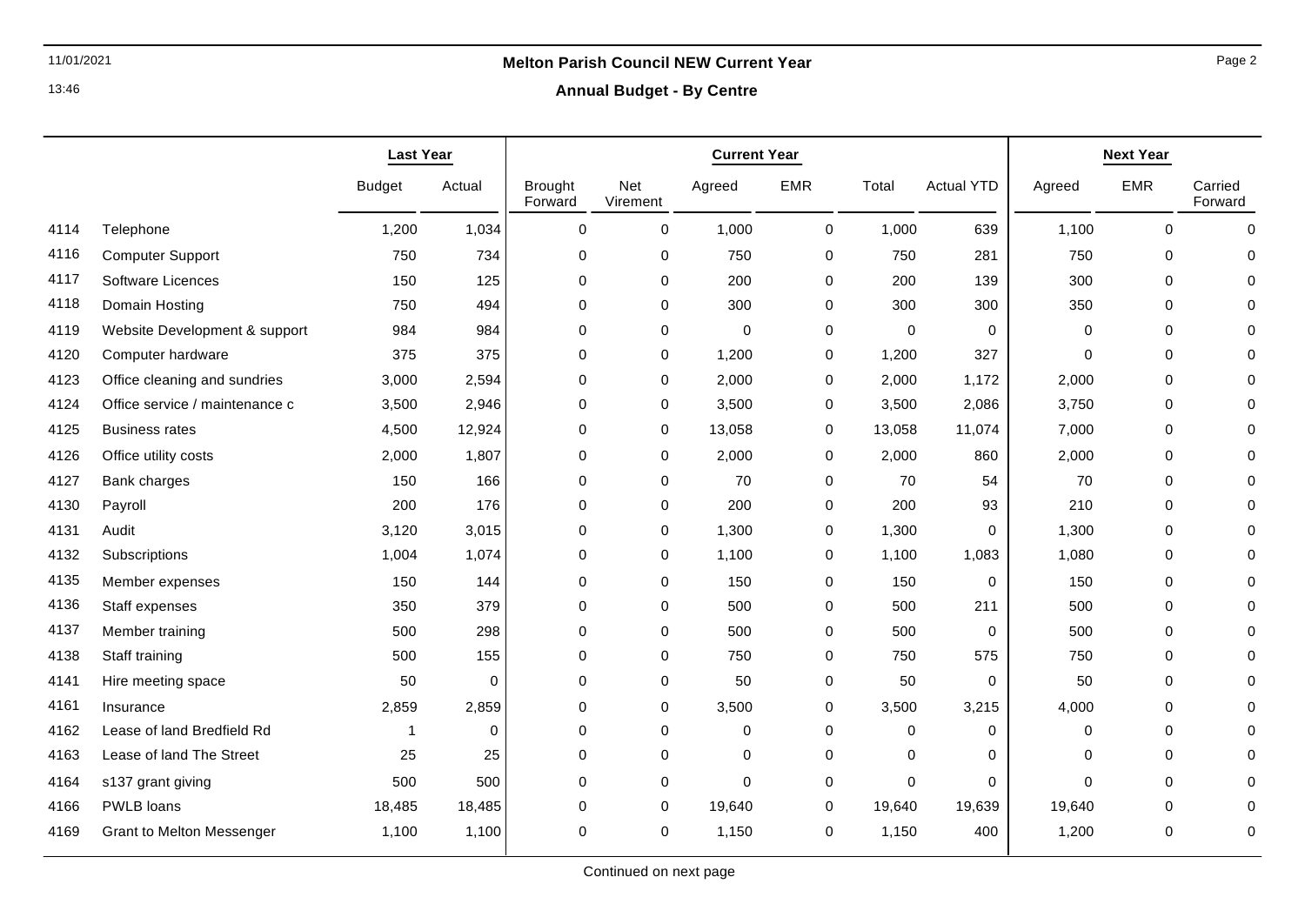### **Annual Budget - By Centre**

|      |                                       | <b>Last Year</b> |           |                           |                 | <b>Next Year</b> |             |             |                   |             |             |                    |
|------|---------------------------------------|------------------|-----------|---------------------------|-----------------|------------------|-------------|-------------|-------------------|-------------|-------------|--------------------|
|      |                                       | <b>Budget</b>    | Actual    | <b>Brought</b><br>Forward | Net<br>Virement | Agreed           | <b>EMR</b>  | Total       | <b>Actual YTD</b> | Agreed      | <b>EMR</b>  | Carried<br>Forward |
| 4170 | <b>Legal and Professional Costs</b>   | 3,500            | 2,835     | 0                         | 0               | 7,500            | 0           | 7,500       | 500               | $\mathbf 0$ | $\Omega$    | $\Omega$           |
| 4171 | General maintenance budget            | 1,000            | 1,040     | 0                         | 0               | 1,000            | 0           | 1,000       | 476               | 1,000       | 0           | $\Omega$           |
| 4176 | grant giving other powers             | 500              | 500       | $\Omega$                  | 0               | 0                | 0           | $\mathbf 0$ | $\Omega$          | $\Omega$    | $\Omega$    | $\Omega$           |
| 4178 | Good Neighbour Scheme                 | 0                | 1,242     | 0                         | 0               | $\pmb{0}$        | $\pmb{0}$   | $\pmb{0}$   | 0                 | 0           | 0           | 0                  |
|      | <b>Overhead Expenditure</b>           | 101,013          | 105,547   | $\mathbf 0$               | 0               | 114,228          | 0           | 114,228     | 82,429            | 102,145     | $\mathbf 0$ | $\Omega$           |
|      | 101 Net Income over Expenditure       | $-11,692$        | 231,241   | 0                         | 0               | 9,539            | 163,769     | 9,539       | 212,224           | 12,935      | 0           | $\Omega$           |
| 6000 | plus Transfer from EMR                | 0                | 2,069     | 0                         | 0               | 0                | $\mathbf 0$ | $\mathbf 0$ | $\Omega$          | 0           | $\mathbf 0$ | U                  |
| 6001 | less Transfer to EMR                  | 0                | 245,651   | $\Omega$                  | 0               | 0                | $\Omega$    | $\mathbf 0$ | 184,217           | 0           | 0           | 0                  |
|      | <b>Movement to/(from) Gen Reserve</b> | (11,692)         | (12, 341) |                           |                 | 9,539            |             | 9,539       | 28,007            | 12,935      |             |                    |
| 201  | <b>Planning &amp; Transport</b>       |                  |           |                           |                 |                  |             |             |                   |             |             |                    |
| 1201 | Sundry Income                         | 1,000            | 5,475     | 0                         | 0               | 0                | $\pmb{0}$   | $\pmb{0}$   | 0                 | 0           | 0           | $\Omega$           |
|      | <b>Total Income</b>                   | 1,000            | 5,475     | $\Omega$                  | 0               | $\mathbf 0$      | $\mathbf 0$ | $\mathbf 0$ | $\Omega$          | 0           | $\Omega$    | $\Omega$           |
| 4205 | Neighbourhood Plan                    | 2,000            | 5,328     | 0                         | 0               | 2,000            | 0           | 2,000       | 342               | 2,000       | $\mathbf 0$ | 0                  |
| 4212 | Signage                               | 1,000            | $\Omega$  | 0                         | 0               | 2,150            | 0           | 2,150       | 2,135             | 0           | 0           | $\Omega$           |
|      | <b>Overhead Expenditure</b>           | 3,000            | 5,328     | $\Omega$                  | 0               | 4,150            | 0           | 4,150       | 2,477             | 2,000       | $\Omega$    | $\Omega$           |
|      | 201 Net Income over Expenditure       | $-2,000$         | 147       | 0                         | 0               | $-4,150$         | 0           | $-4,150$    | $-2,477$          | $-2,000$    | 0           | $\Omega$           |
| 6000 | plus Transfer from EMR                | 0                | 0         | 0                         | 0               | 0                | 0           | 0           | 1,135             | 0           | 0           | 0                  |
|      | <b>Movement to/(from) Gen Reserve</b> | (2,000)          | 147       |                           |                 | (4, 150)         |             | (4, 150)    | (1, 342)          | (2,000)     |             |                    |
| 301  | <b>Recreation</b>                     |                  |           |                           |                 |                  |             |             |                   |             |             |                    |
| 1301 | Sundry Income                         | 0                | 632       | 0                         | 0               | 0                | 0           | $\mathbf 0$ | 29                | 0           | 0           | ∩                  |
| 1304 | <b>Hire of Football Pitches</b>       | 1,440            | 1,440     | 0                         | 0               | 1,440            | 0           | 1,440       | 1,080             | 1,440       | 0           |                    |
| 1305 | <b>Hire of Tennis Courts</b>          | 1,500            | 1,653     | $\Omega$                  | 0               | 3,500            | 0           | 3,500       | 2,775             | 2,500       | 0           | 0                  |

Continued on next page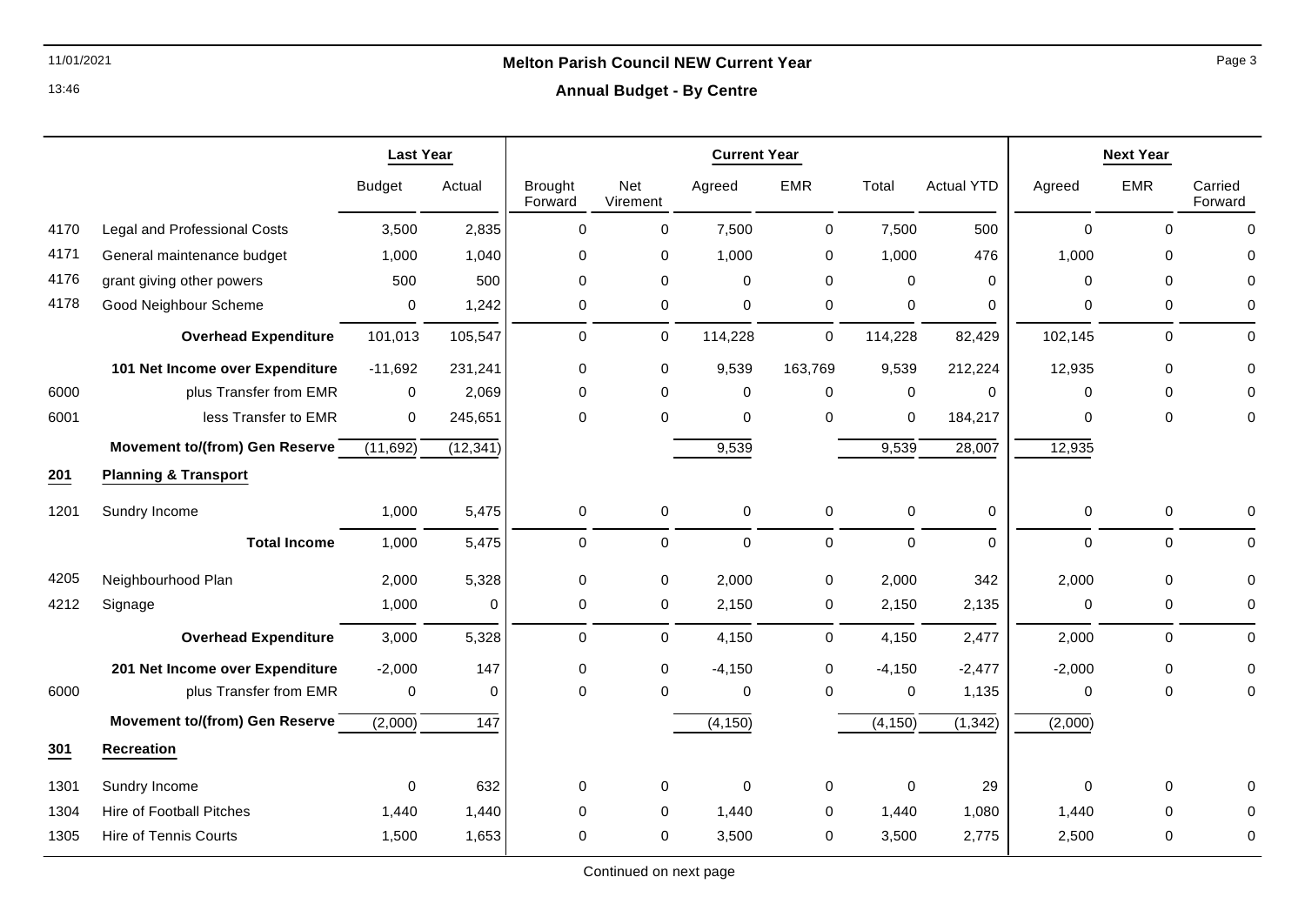### **Annual Budget - By Centre**

|      |                                | <b>Last Year</b> |          |                           |                 | <b>Current Year</b> | <b>Next Year</b> |             |                   |          |             |                    |
|------|--------------------------------|------------------|----------|---------------------------|-----------------|---------------------|------------------|-------------|-------------------|----------|-------------|--------------------|
|      |                                | <b>Budget</b>    | Actual   | <b>Brought</b><br>Forward | Net<br>Virement | Agreed              | <b>EMR</b>       | Total       | <b>Actual YTD</b> | Agreed   | <b>EMR</b>  | Carried<br>Forward |
| 1306 | Wayleave                       | 5                | 5        | $\Omega$                  | $\mathbf 0$     | 5                   | $\mathbf 0$      | 5           | 5                 | 5        | $\Omega$    | $\Omega$           |
| 1307 | Profts from Fete               | $\Omega$         | 1,306    | $\Omega$                  | 0               | 0                   | 0                | $\mathbf 0$ | $\Omega$          | $\Omega$ | $\Omega$    |                    |
| 1308 | <b>Sundry Grants Received</b>  | $\Omega$         | 955      | $\mathbf 0$               | $\mathbf 0$     | 180                 | 0                | 180         | 180               | $\Omega$ | $\Omega$    |                    |
| 1311 | Play equipment grant           | 14,252           | 14,252   | $\Omega$                  | $\Omega$        | $\Omega$            | $\Omega$         | $\Omega$    | $\Omega$          | $\Omega$ | $\Omega$    |                    |
| 1312 | Drainage / reinstatement grant | 3,800            | 3,800    | $\mathbf 0$               | $\mathbf 0$     | $\mathbf 0$         | 0                | $\Omega$    | 0                 | 0        | $\Omega$    |                    |
| 1323 | <b>WWI Behind the Names</b>    | 0                | 4,970    | 0                         | 0               | 0                   | 0                | 0           | 0                 | 0        | 0           | O                  |
|      | <b>Total Income</b>            | 20,997           | 29,013   | 0                         | 0               | 5,125               | $\mathbf 0$      | 5,125       | 4,069             | 3,945    | 0           | $\Omega$           |
| 4309 | Greenspace mgmt contract       | 3,000            | 2,490    | 0                         | $\mathbf 0$     | 4,000               | 0                | 4,000       | 2,460             | 4,500    | $\mathbf 0$ |                    |
| 4310 | Greenspace additional works    | 2,500            | 1,538    | 0                         | $\mathbf 0$     | 3,000               | 0                | 3,000       | 1,979             | 4,000    | $\mathbf 0$ |                    |
| 4315 | Pavilion - Electricity         | 250              | 240      | $\mathbf 0$               | $\mathbf 0$     | 200                 | 0                | 200         | 118               | 250      | $\mathbf 0$ |                    |
| 4316 | Pavilion - Water               | 200              | 123      | $\mathbf 0$               | $\mathbf 0$     | 150                 | 0                | 150         | 41                | 200      | $\Omega$    |                    |
| 4317 | Pavilion - Building Maint.     | 0                | 55       | $\Omega$                  | $\Omega$        | $\mathbf 0$         | $\Omega$         | $\Omega$    | $\Omega$          | $\Omega$ | $\Omega$    |                    |
| 4326 | Play Area                      | $\Omega$         | 711      | $\Omega$                  | $\mathbf 0$     | 50                  | 0                | 50          | 50                | 0        | $\Omega$    |                    |
| 4327 | Play area checks               | 85               | 85       | $\mathbf 0$               | $\mathbf 0$     | 130                 | 0                | 130         | 130               | 150      | $\Omega$    |                    |
| 4328 | Play equipment purchase        | 14,252           | 15,087   | $\mathbf 0$               | $\mathbf 0$     | 85                  | 0                | 85          | 85                | 0        | $\Omega$    |                    |
| 4329 | Security infrastructure        | $\Omega$         | 3,059    | 0                         | $\mathbf 0$     | 3,890               | 0                | 3,890       | 3,890             | 0        | $\Omega$    |                    |
| 4331 | Drainage / reinstatement       | 3,800            | 3,800    | 0                         | 0               | $\mathbf 0$         | 0                | $\mathbf 0$ | 0                 | $\Omega$ | $\Omega$    |                    |
| 4346 | <b>Risk Assessment - Trees</b> | 819              | 819      | $\Omega$                  | $\mathbf 0$     | 2,000               | 0                | 2,000       | 0                 | $\Omega$ | $\Omega$    |                    |
| 4355 | Woodland                       | 1,650            | 1,650    | $\mathbf 0$               | $\mathbf 0$     | $\mathbf 0$         | 0                | $\Omega$    | 0                 | 5,000    | $\mathbf 0$ |                    |
| 4361 | Signage                        | 300              | 144      | $\mathbf 0$               | $\mathbf 0$     | 0                   | $\Omega$         | $\Omega$    | $\Omega$          | $\Omega$ | $\Omega$    |                    |
| 4362 | Outdoor furniture              | 0                | 3,697    | 0                         | $\mathbf 0$     | $\mathbf 0$         | 0                | $\mathbf 0$ | 405               | 0        | 0           |                    |
| 4363 | Memorials restoration          | 0                | $\Omega$ | $\mathbf 0$               | $\mathbf 0$     | 417                 | 0                | 417         | 417               | 0        | $\mathbf 0$ |                    |
| 4364 | Dog bins/grit/salt             | 400              | 505      | $\Omega$                  | $\Omega$        | $\mathbf 0$         | $\Omega$         | $\Omega$    | $\mathbf 0$       | $\Omega$ | 0           |                    |
| 4372 | <b>WWI Behind the Names</b>    | 0                | 8,192    | $\Omega$                  | $\Omega$        | $\mathbf 0$         | $\mathbf 0$      | $\mathbf 0$ | 0                 | $\Omega$ | 0           | 0                  |